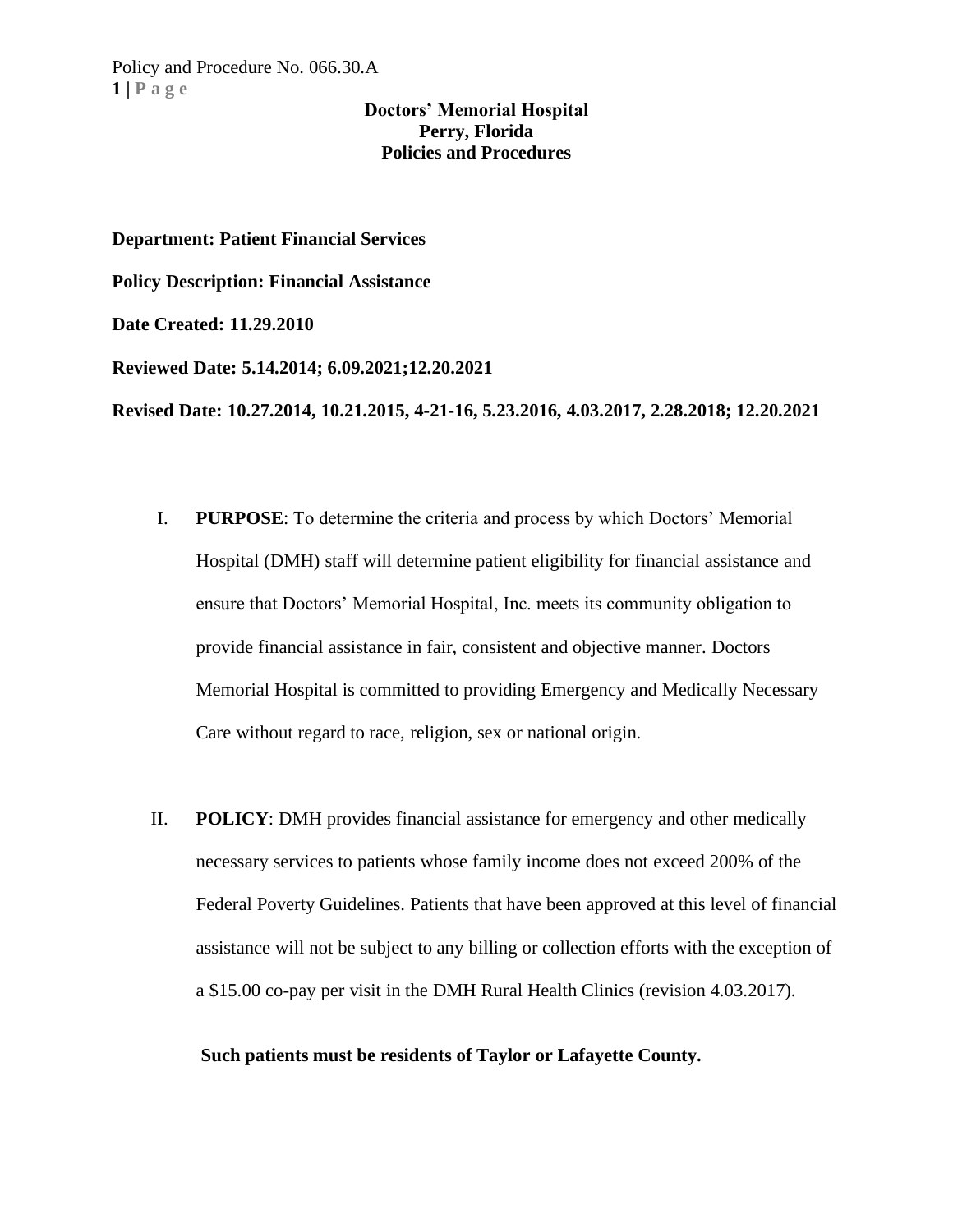• In addition, other discounts may be available to uninsured patients. A 60% discount for self-pay is applied at time of service.

# III. **PROCEDURE:**

The process for determining whether a patient qualifies for financial assistance or discount may be initiated by DMH staff, the patient, the patient's spouse, the patient's parent (s) or legal guardian, the patient's proxy or surrogate (as defined by Florida Statutes, Chapter 765), or another family member on the patient's behalf. The following procedures shall be used to determine whether a patient is qualified for financial assistance or discounts.

- 1. Verify that the account is for emergency or medically necessary services. Any exception must be reviewed by the appropriate supervisor, manager, or director.
- 2. Obtain a credit report as authorized by the patient or guarantor.
- 3. Obtain a complete financial information record (application), from the patient. The financial information record may be completed by the patient, or legal designee as defined by Florida Statutes, Chapter 765. (revision 5.23.2016)…. Exceptions to completion of a Financial Information Report and supporting documents may be made on a case by case basis such as homeless person(s), illiterate person(s). These situations will be considered on a case by case basis and approved by the PFS Director or designee.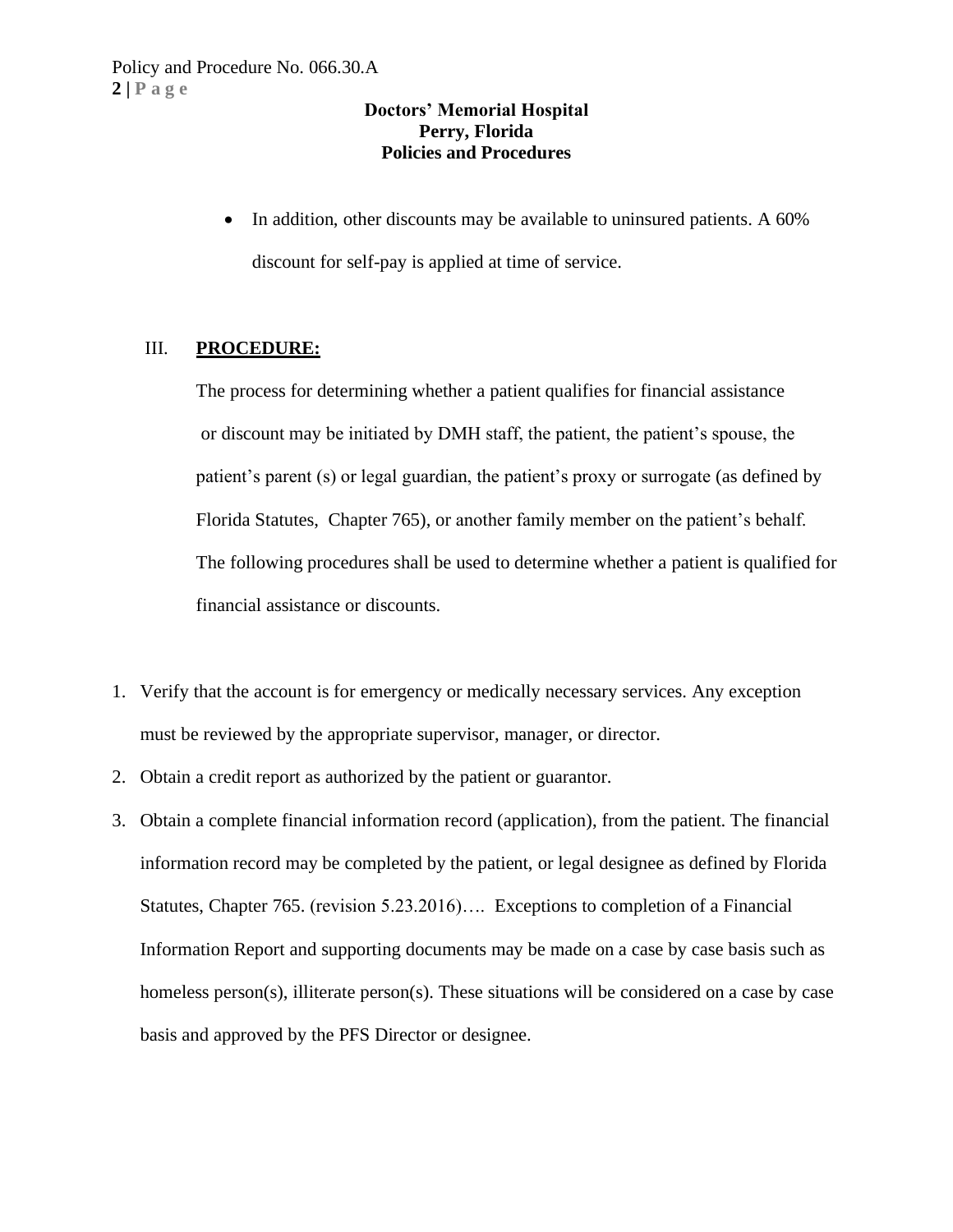- 4. Completed financial record with signed attestation will be accepted as supporting documentation of reported income to include:
	- a. Pay Stubs or previous three months bank statements
	- b. Income Tax Return
	- c. Written verification of wage from employer
	- d. W-2 withholding form
	- e. Written verification from a government agency attesting to the patient's income status.
	- f. Statement of support received from family / friend when income reported is \$0.

Such documentation may be utilized for determining eligibility for a period of up to **180 days**. All documents will be scanned to the patient account. After 180 days, updated financial information is required to determine eligibility.

- 5. Patients identified as self-employed must provide both personal and business income tax records for the most recent reporting period in order to be considered for financial assistance. Any exemption to this policy must be approved by management.
- 6. Verification of income is required for all Medicare recipients.
- 7. Approved patients whose gross household income falls at or below 200% of current Federal Poverty Level will be considered for the maximum allowable write off of 100%.
- 8. An individual's ability to pay may or may not be represented by an income test alone. An overall assessment of net worth (e.g., available credit, real estate, stocks, bonds, CD's and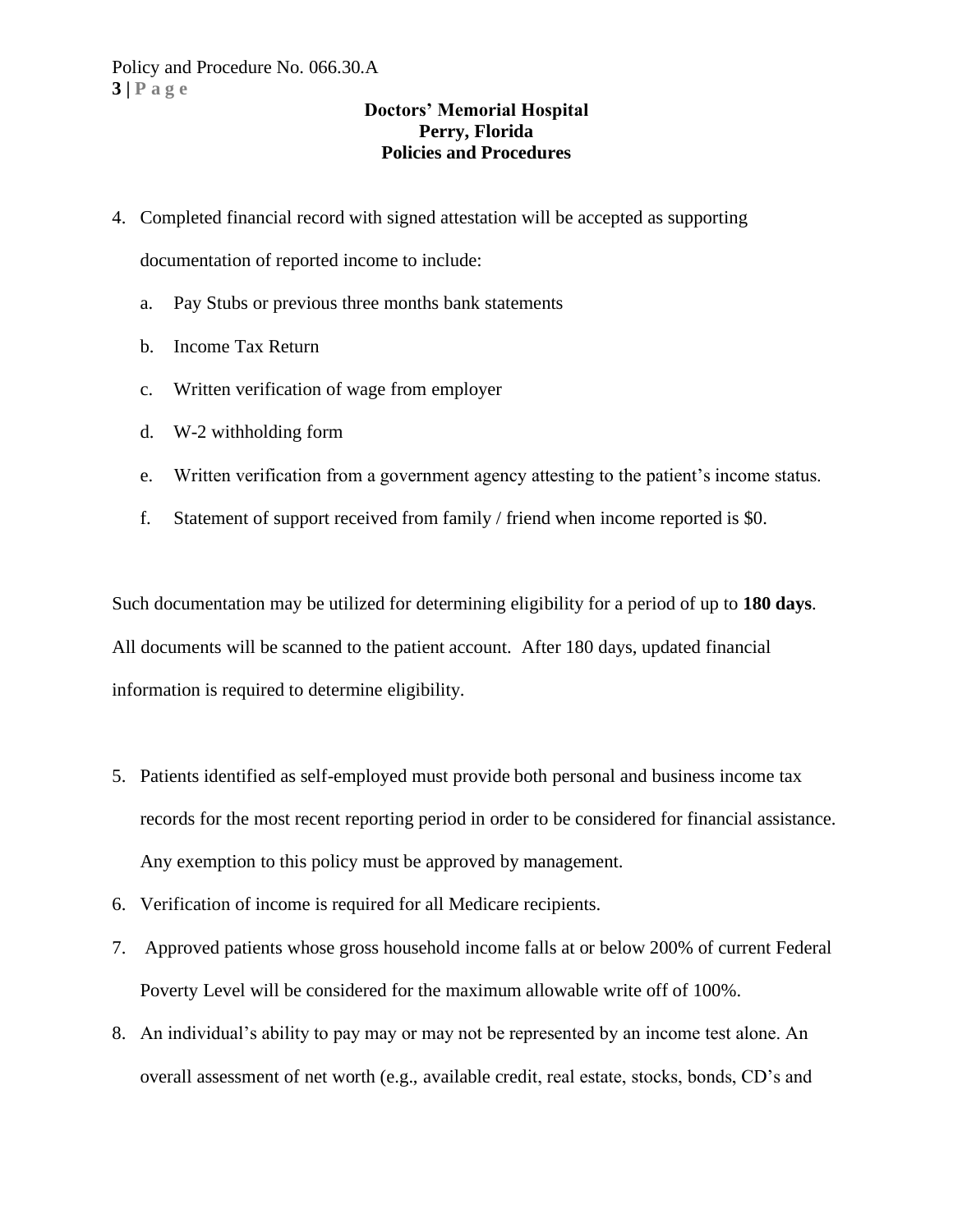trust fund) may be warranted if reported income does not support other documented expenses on the financial information report. Assets will not be used as part of eligibility determination for Rural Health Clinic Services (revision 10.25.2017).

- 9. If the patient is eligible for Medicaid and his/her benefits have been exhausted, share of cost not met, or the services provided are not a covered benefit under the patients assigned Medicaid program, documentation of the account shall be accepted as approved.
- 10. Business office representative shall obtain all necessary information to meet charity / uncompensated care or discount eligibility. All accounts must have management approval prior to adjustment. All documents must be scanned into the patient account for audit purposes.
- 11. Amounts generally billed: Doctors' Memorial Hospital shall not bill any individual who is eligible for financial assistance under this policy more for emergency or other medically necessary care than the amount generally billed to patients who have insurance coverage under Medicare calculated using the Prospective Method.
- 12. Policy related to Emergency Medical Care: Consistent with EMTALA (Emergency Medical Treatment and Active Labor Act), all DMH facilities will provide appropriate medical screening to any individual, regardless of ability to pay, requesting treatment for a potential medical condition, If, following an appropriate medical screening, DMH personnel determine that the individual has an emergency medical condition, DMH will provide services, within the capability of Doctors' Memorial Hospital necessary to stabilize, the emergency medical condition or, will effect an appropriate transfer as defined by EMTALA.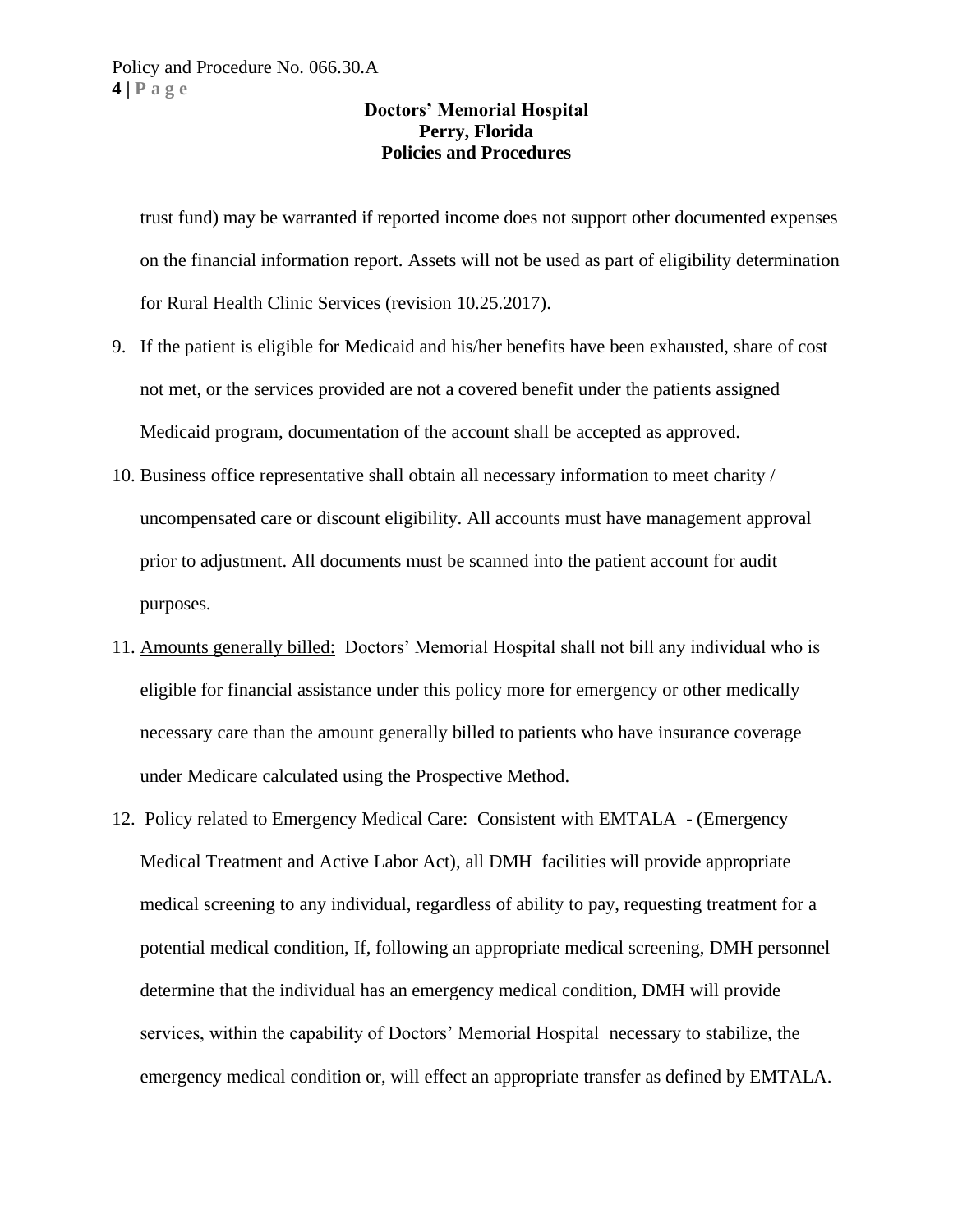13. Definition of Medical Necessity or Medically Necessary ( Florida Medicaid Provider

General Handbook):

A. Per 59G-1.010 (166), F.A.C., medically necessary or medical necessity means that

the medical or allied care, goods, or services furnished or ordered must:

(a) Meet the following conditions:

1. Be necessary to protect life, to prevent significant illness or significant disability, or to alleviate severe pain;

2. Be individualized, specific, and consistent with symptoms or confirmed diagnosis of the illness or injury under treatment, and not in excess of the patient's needs;

3. Be consistent with generally accepted professional medical standards as determined by the Medicaid program, and not experimental or investigational;

4. Be reflective of the level of service that can be safely furnished, and for which no equally effective and more conservative or less costly treatment is available statewide; and

5. Be furnished in a manner not primarily intended for the convenience of the recipient, the recipient's caretaker, or the provider.

(b) "Medically necessary" or "medical necessity" for inpatient hospital services requires that those services furnished in a hospital on an inpatient basis could not, consistent with the provisions of appropriate medical care, be effectively furnished more economically on an outpatient basis or in an inpatient facility of a different type; and

(c) The fact that a provider has prescribed, recommended, or approved medical or allied care, goods, or services does not, in itself, make such care, goods or services medically necessary or a medical necessity or a covered service.

- B. DMH does not cover screening examinations under the financial assistance policy.
- C. DMH will use CMS medical necessity and frequency guidelines to check for medical necessity.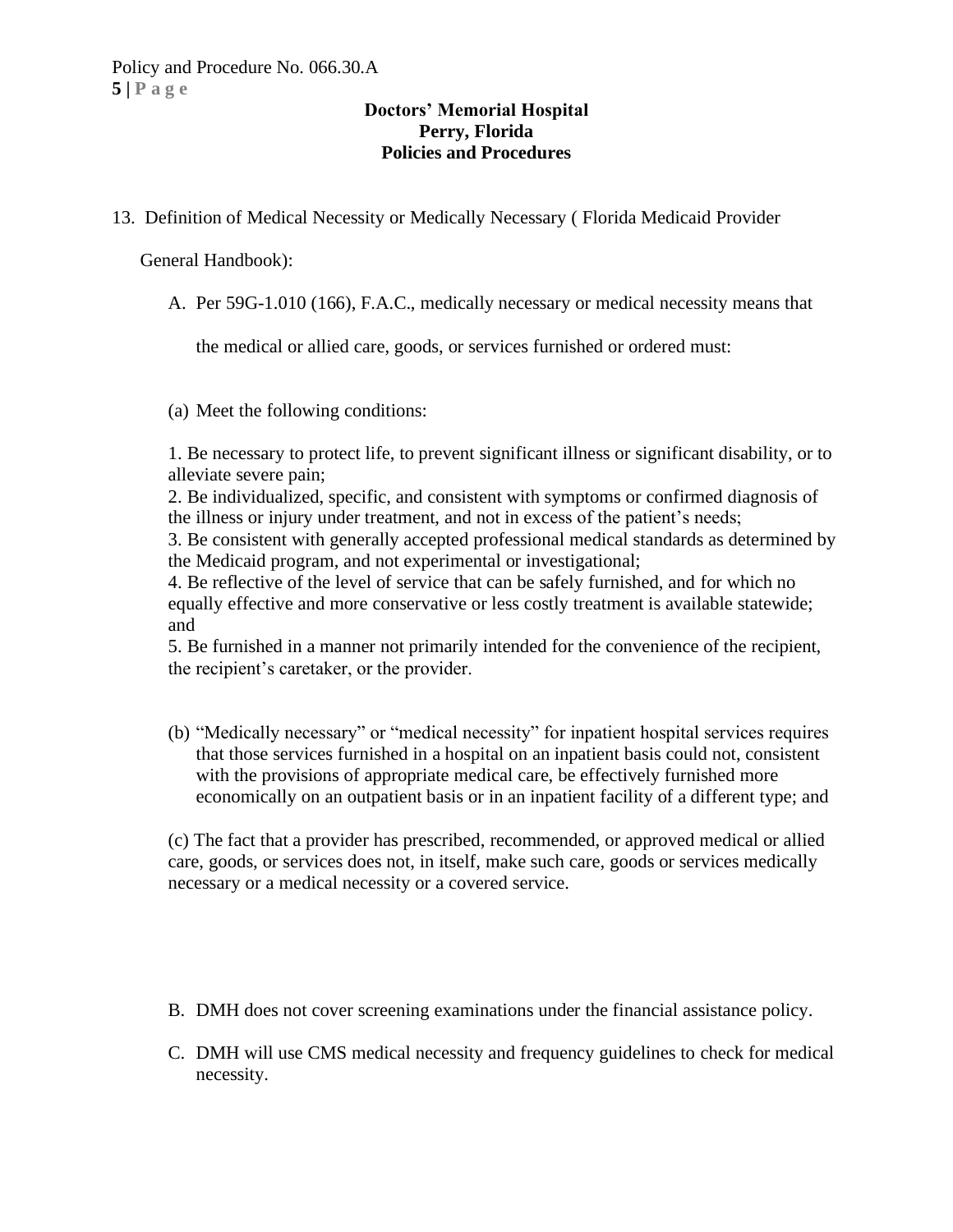- 14. Billing and collections: Actions taken by Doctors Memorial Hospital in the event of nonpayment, including collection actions are described in DMH policy and procedure governing referral of accounts to bad debt status. Doctors Memorial Hospital will not engage in any extraordinary collection actions as defined by applicable law, before making reasonable efforts to determine whether an individual is eligible for charity / uncompensated care under this policy.
- 15. The services of Doctors Memorial Hospital employed physicians and mid-level providers for emergency or medically necessary care are covered by the DMH financial assistance policy. This policy does not apply to other providers that provide care such as Pathologist, Radiologist, Anesthesiologist or other Specialist.
- 16. A plain language summary of Doctors Memorial Financial Assistance policy as well as how to apply for financial assistance is available on the DMH web-site, in the DMH Business Office and Main Registration areas. Statement and billing messages and other patient correspondence will also provide information for the charity care / uncompensated care program. Patients may obtain a written copy of the full financial assistance policy upon request.
- 17. Annual Gross Income means all money received by all persons over the age of eighteen living in the household including, but not limited to, Social Security benefits, Veteran's benefits, Alimony, Child support, Unemployment wages, Workers' Compensation benefits, public assistance benefits, wages and tips..

.